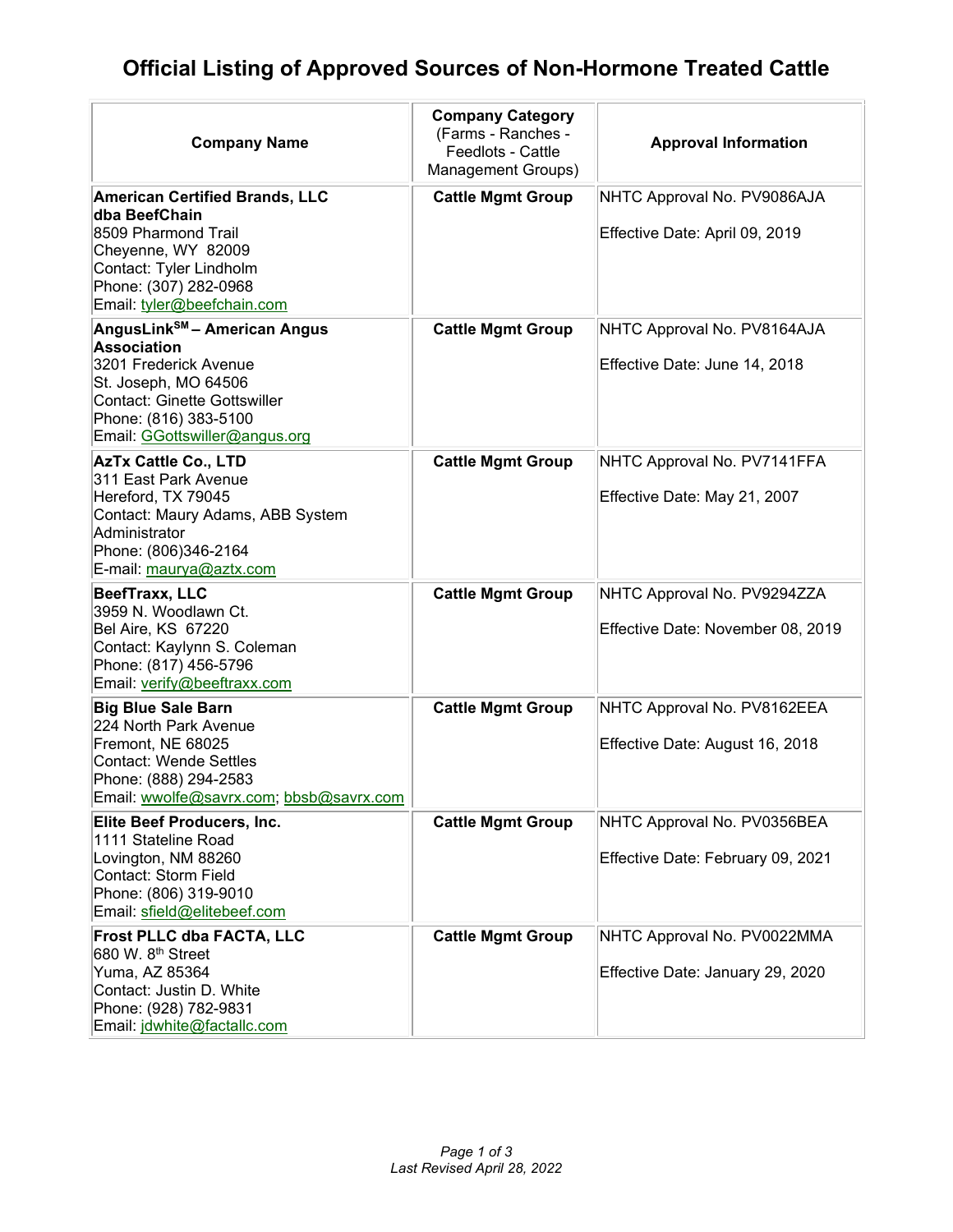## **Official Listing of Approved Sources of Non-Hormone Treated Cattle**

| <b>Company Name</b>                                                                                                                                                                                                                                 | <b>Company Category</b><br>(Farms - Ranches -<br>Feedlots - Cattle<br>Management Groups) | <b>Approval Information</b>                                                                                 |
|-----------------------------------------------------------------------------------------------------------------------------------------------------------------------------------------------------------------------------------------------------|------------------------------------------------------------------------------------------|-------------------------------------------------------------------------------------------------------------|
| IMI Global, Inc.<br>a division of Where Food Comes From, Inc.<br>221 Wilcox Street, Suite A<br>Castle Rock, CO 80104<br>Contact: Leann Saunders<br>Phone: (303) 895-3002<br>FAX: (720) 221-0411<br>Email: info@imiglobal.com                        | <b>Cattle Mgmt Group</b>                                                                 | NHTC Approval No. PV6177DDA<br>Effective Date: June 26, 2006                                                |
| <b>Legacy Verified, LLC</b><br>39244 Kiowa Bennett Road<br>Kiowa, CO 80117<br><b>Contact: RaeMarie Gordon-Knowles</b><br>Phone: (877) 895-2374 Ext. 101<br>Email: raemarie@legacyverified.com                                                       | <b>Cattle Mgmt Group</b>                                                                 | NHTC Approval No. PV9052BEA<br>Effective Date: March 05, 2019                                               |
| <b>Lindsay Ranch</b><br>73375 Lindsay Feedlot Lane<br>Lexington, OR 97839<br>Contact: Leanne Lindsay<br>Phone: (541) 989-8478<br>Email: leanne.lindsay@icloud.com                                                                                   | <b>Farm/Ranch/Feedlot</b>                                                                | NHTC Approval No. NH8266ADA<br>Effective Date: September 22, 2008                                           |
| <b>M&amp;R Cattle Company</b><br>Route 1, Box 25<br>Burwell, NE 68823<br>Contact: Dan Morgan<br>Phone: (308) 346-4394<br>Email: info@morganranchinc.com                                                                                             | Farm/Ranch/Feedlot                                                                       | NHTC Approval No. NH3148BB<br>Effective Date: June 01, 2003                                                 |
| <b>Morgan-Davis International</b><br>Iron Horse Ranch Location<br>31365 Rattlesnake Hill Road<br>Macomb, OK 74852<br>Contact: Ted Davis, Jr., Vice Pres.<br>Phone: (405) 598-2380<br>FAX: (405) 598-5361<br>Email: ted@morgandavisinternational.com | Farm/Ranch/Feedlot                                                                       | NHTC Approval No. NH1275BA<br>Effective Date: September 13, 1999<br>Suspended effective January 20,<br>2022 |
| <b>Morgan Ranch Beef</b><br>83583 Gracie Creek Avenue<br>Burwell, NE 68823<br>Contact: Dan Morgan<br>Phone: (308) 346-4394<br>Email: info@morganranchinc.com                                                                                        | <b>Farm/Ranch/Feedlot</b>                                                                | NHTC Approval No. NH3148BA<br>Effective Date: June 01, 2003                                                 |
| <b>Pete Bonds Ranch</b><br>10857 Business Hwy 287<br>Saginaw, TX 76179<br><b>Contact: Missy Bonds</b><br>Phone: (817) 232-3555<br>Email: msag98@aol.com                                                                                             | <b>Farm/Ranch/Feedlot</b>                                                                | NHTC Approval No: NH5136KKA<br>Effective Date: July 19, 2005                                                |